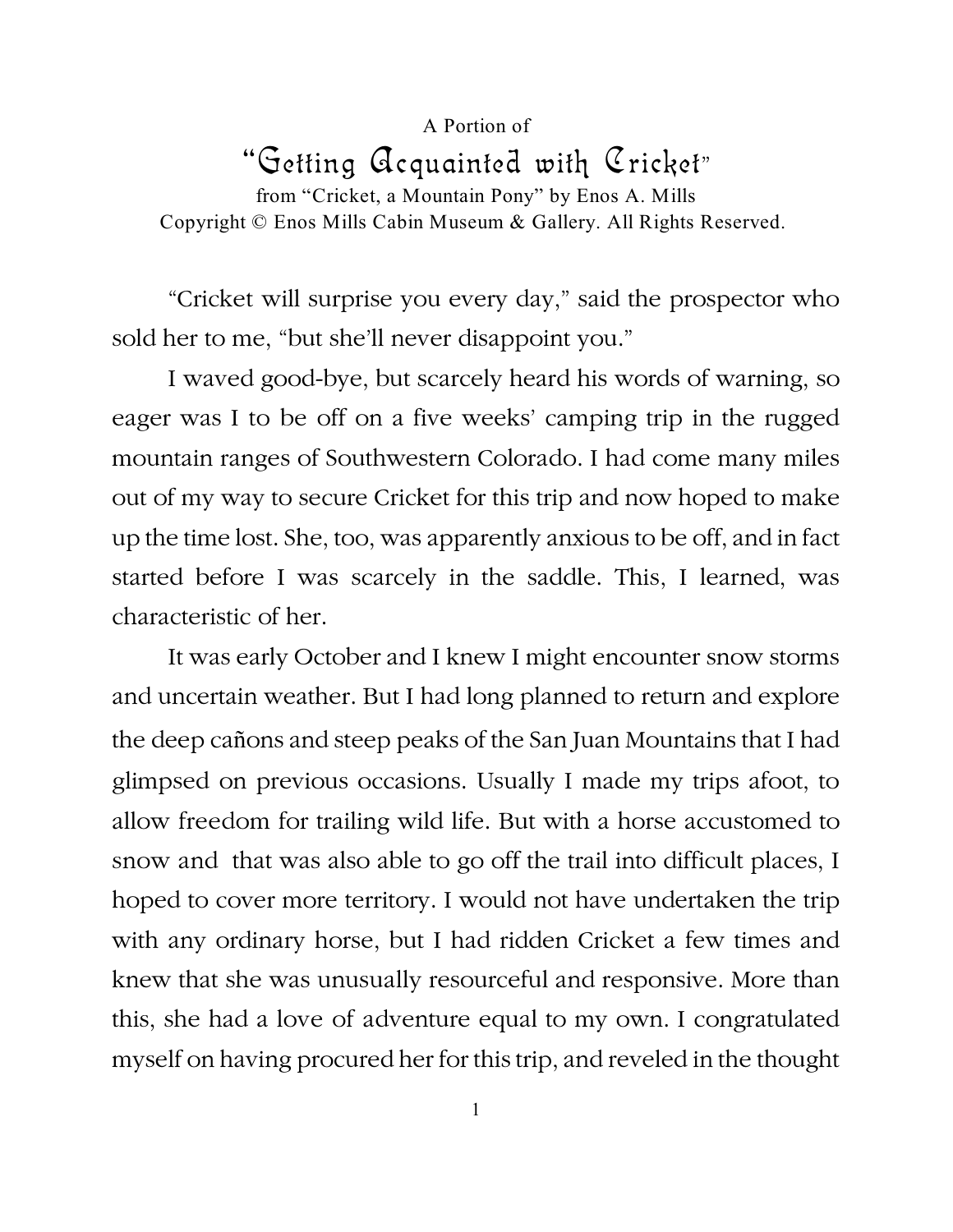of her companionship.

No one could ride Cricket without being impressed with the fact that she had an uncommon amount of horse sense, and also that she had character. She showed it in every move she made. She was about four years old at this time, a beautiful bay of good proportions, with none of the lankiness of some western horses. Her mental and physical endowments were of the finest, for she had the unspoiled ancestry of wild horses, which in turn were descendants of the Arabian stock brought over by the conquering Spaniards to Mexico. These horses, commonly called mustangs or bronchos, developed in the exacting conditions of unfenced wilderness and were exceedingly capable of taking care of themselves under any and all conditions. Cricket had the best of such ancestry, and in addition had had excellent training from her owner who appreciated horses.

The prospector had often rented her out to miners, and she was known as one of the best "return" horses in the country. A miner living in town would often rent a horse to take him up the mountain to work, but would not care to keep it to ride down. Consequently the custom arose of releasing such a horse, after tying up the reins, to return to its stable alone.

We had taken one of these trails up the mountainside, much used by miners, and made rapid progress. Just at sundown we came to a little mining camp and, without any suggestion on my part, Cricket suddenly stopped. She waited for me to dismount.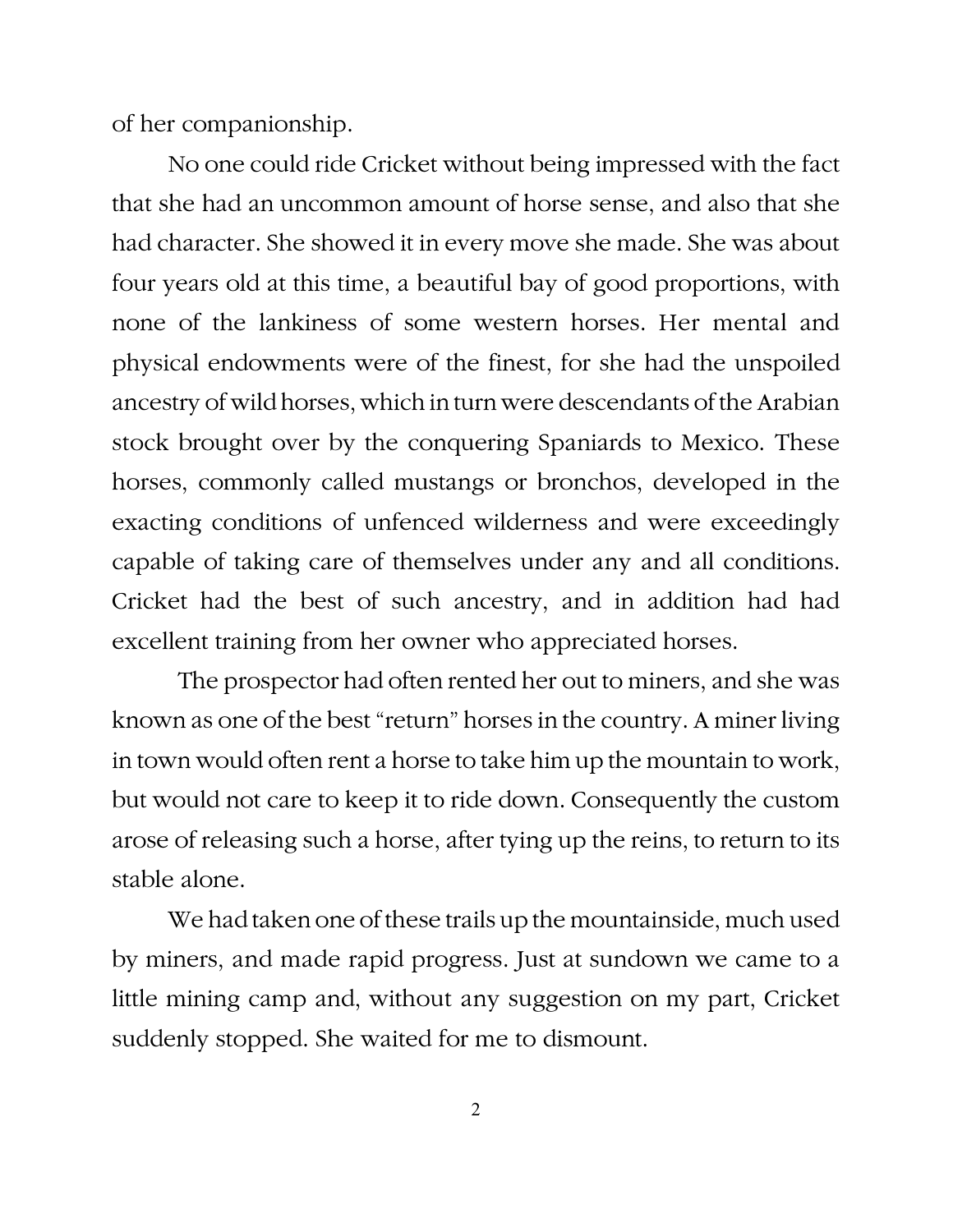"No, Cricket," I said, "I am not stopping here, you and I are going to travel on in the moonlight," gave her an affectionate pat in the assurance that she would understand me.

I often talked to her in this way and she usually responded. This time she did not move an ear or make any evidence of hearing me. There was no reason why she would stop here unless released, and I was sure she was not tired.

"We have a long trip ahead of us, Cricket, and I want to make time to-night," I explained, and urged her forward.

She went on a few steps, then turned and looked at me with dissension, even disgust. I dismounted, led her past the scattered buildings of the little camp, and told her she was not going to return home to-night. She followed me reluctantly, looking back down the trail at every turn.

I decided she was only playing with me. Cinching up the saddle to be sure this was comfortable, I mounted, and before I was scarcely in the saddle she started off briskly. Apparently all was well. The moon rose luminously and seemed to enter into our adventure. We crossed a high plateau where Cricket had been before, and I was giving her little thought. At the fork of a dim trail she stopped. Either trail would take us to our destination and I gave her her head. She took the fork to the left and trotted on as though she knew where she was going.

Absorbed in the moon, the black shadows of the cliffs, and the mellow moonlight on the rocks, I wandered through "yesterday's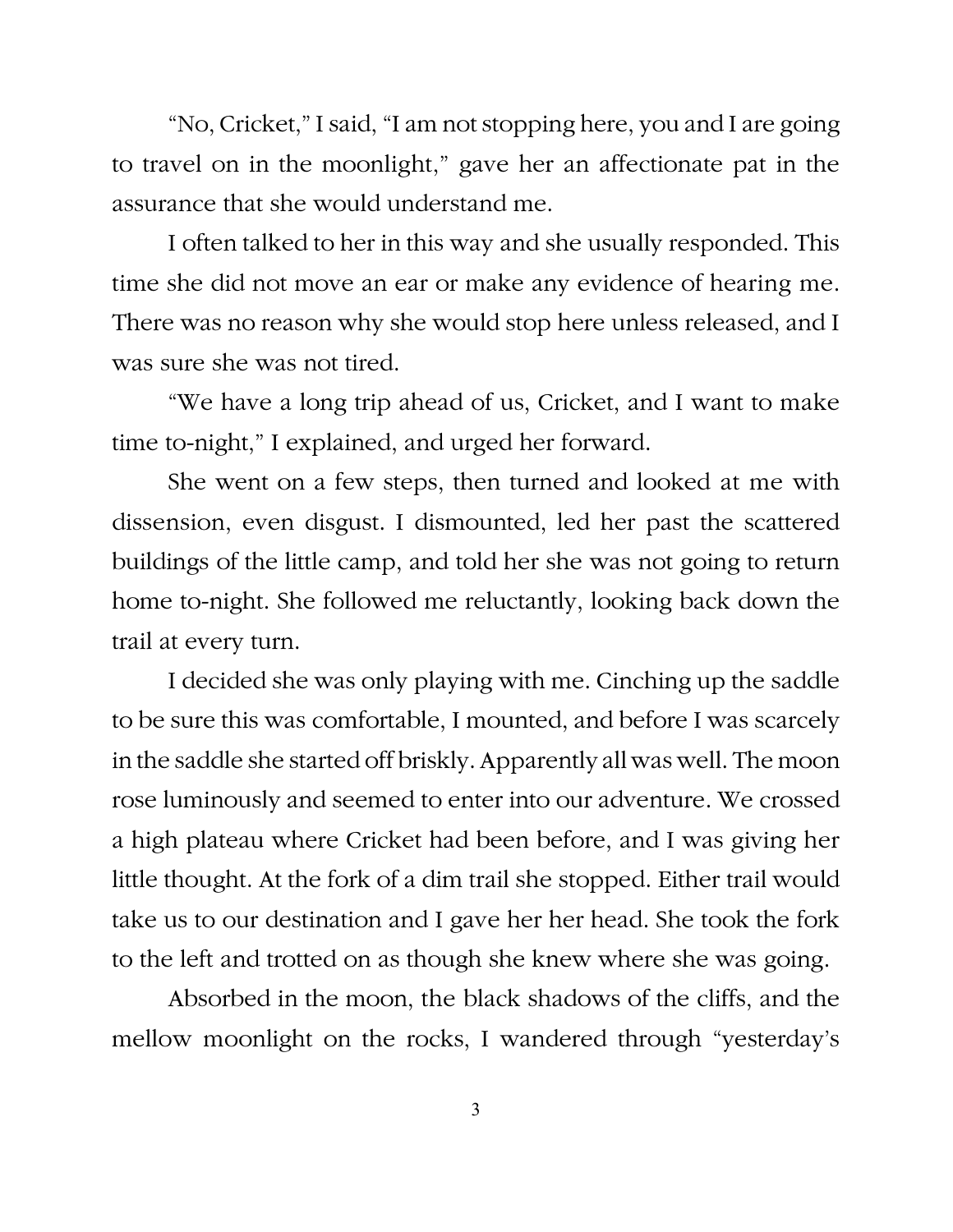seven thousand years" and my thoughts were far from the trail. Towards midnight Cricket suddenly stopped and began eating. I prodded her but she did not respond.

"Why, Cricket," I said, "what does this mean? We aren't going to stop here!" She would not move.

I dismounted and discovered we were not on a trail. I made three attempts in different directions to lead her back to the trail, but she pretended to be lost. If she was not, I was. For having given Cricket her head I had trusted her to do the trail finding. I knew she was capable of this—but apparently she had lost interest, or thought I had. The moon had set and I had no landmarks. Time would be lost in going back in the darkness to retrace our steps, so I unsaddled her. Cricket gave a groan of satisfaction and returned to the spot she had selected when she stopped to graze and to rest for the night.

When morning came I discovered we were within a stone's throw of the point where the trails forked. Cricket, not liking night travel, had deliberately outwitted me. Or perhaps I had become too deeply absorbed in my own thoughts, and Cricket felt she had been left out of the picture.

After this experience I made it a point to comment to Cricket on things of interest that we passed, and to consult her when I stopped to take pictures of striking scenes. She was responsive and alert. We made rapid progress over broken mountain ranges and passes filled with beauty and wildness.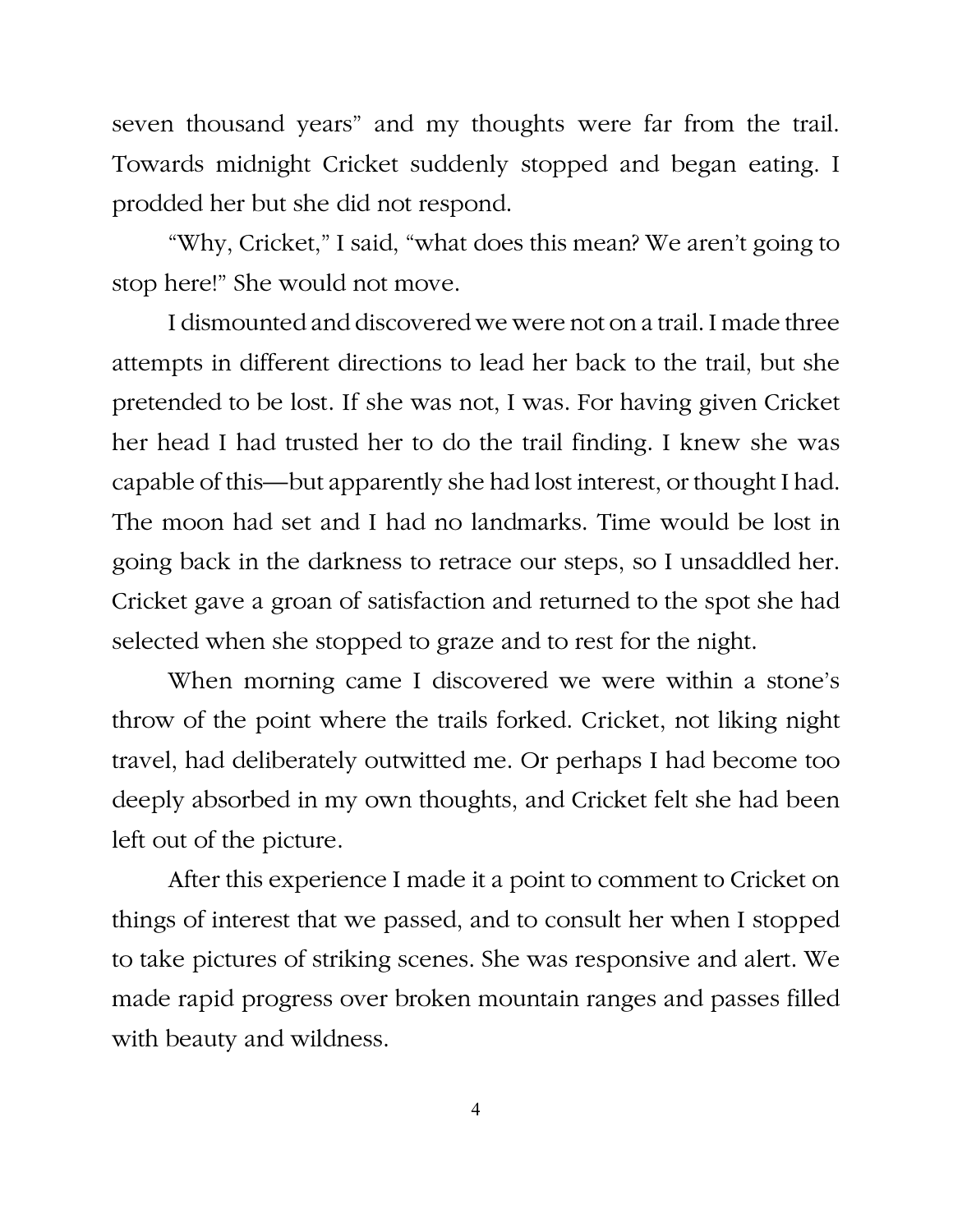Several days' journeying brought us to a wild section where scrub oak had been multiplied and gnarled by repeated fires, forming an impassable thicket acres in extent. I wanted to leave the trail and shortcut to a promontory where I could view the lay of the land ahead of us.

There were several places in the oak jungle where I could have managed to squeeze through, but there seemed no possible opening for Cricket. But she appeared as interested as I in finding a way through this, trying first one place and then another, and finally selected one that looked to me the most impossible of all. Before I could dismount, she literally insisted on going ahead.

As we were nosily proceeding to tear down this stunted oak forest, we were outdone by a crashing near-by. It sounded like nothing less than a herd of stampeding elephants. Cricket plunged wildly ahead, ignoring danger or the threshing I was receiving from every oak we passed. The commotion ahead of us continued, but even from my position I could not see the cause of it. Cricket determined that she would. Rearing on hind legs, which left me in a precarious situation and clinging with knees and arms to keep from falling off, she stood poised a second only, then with a lunge and a high leap cleared a low-growing clump, and made a quick turn that landed us in a small clearing.

What a sight met us! A black bear, towering full height, stood waiting, as surprised as we were at meeting. I wish I might have

5